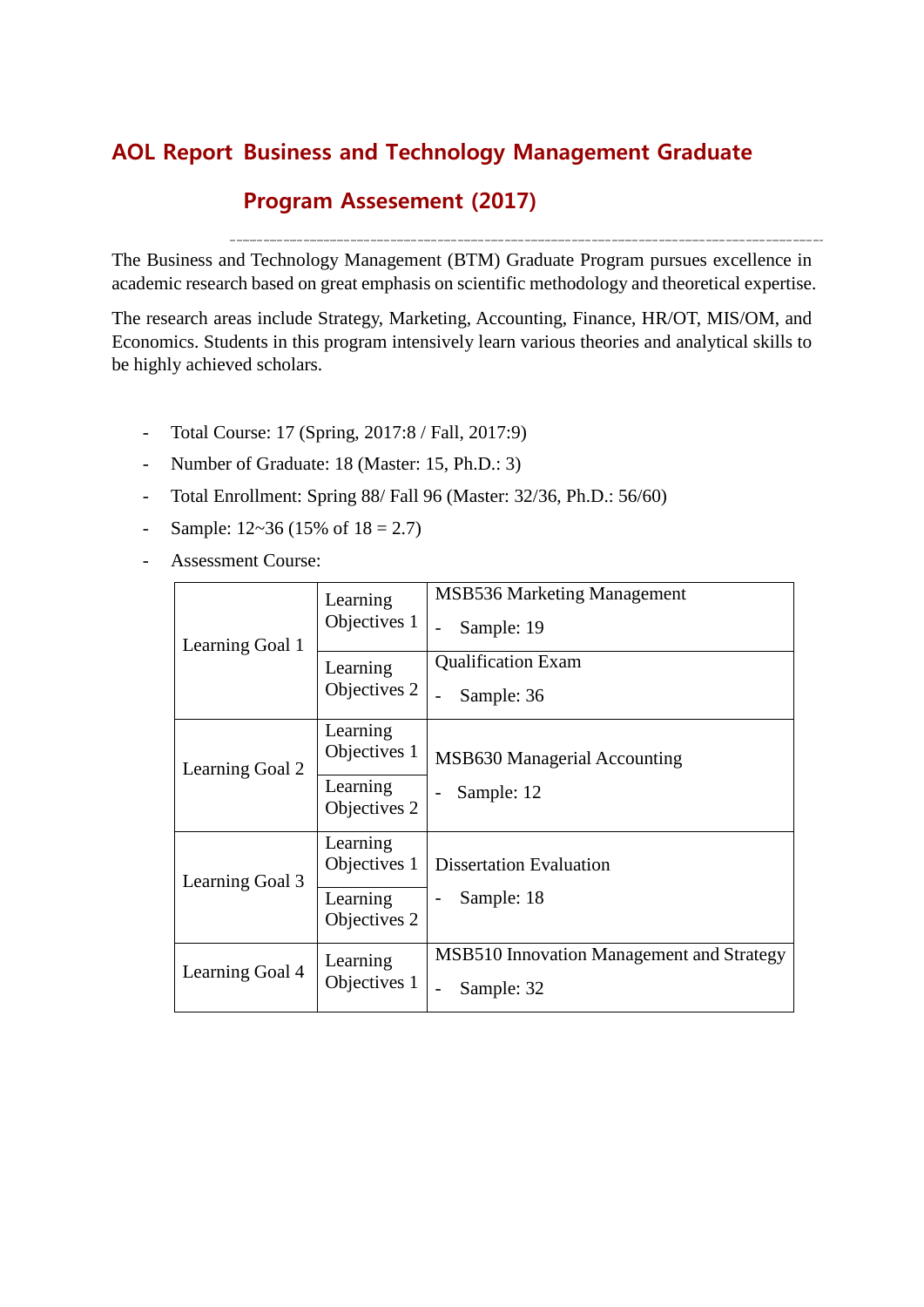### *Overview of Assessment*

| <b>Business and Technology Management Graduate Program Assessment:</b>                                                                                                             |                                                 |                                         |  |  |  |  |  |  |  |
|------------------------------------------------------------------------------------------------------------------------------------------------------------------------------------|-------------------------------------------------|-----------------------------------------|--|--|--|--|--|--|--|
| <b>Learning Goal 1</b>                                                                                                                                                             |                                                 |                                         |  |  |  |  |  |  |  |
| Our graduates will have skills (or ability) to conduct quality research.                                                                                                           |                                                 |                                         |  |  |  |  |  |  |  |
| <b>Learning Objective</b>                                                                                                                                                          | Sample                                          | <b>Methods</b>                          |  |  |  |  |  |  |  |
| (L11) graduates will have fundamental quantitative Student enrolled in MSB536<br>analytical skills                                                                                 | $(N=19)$                                        | - Course embedded survey                |  |  |  |  |  |  |  |
| (L12) Graduates will have basic knowledge on<br>theory, literature, and trend in their research field                                                                              | Qualification Exam in Fall<br>Semester $(N=36)$ | <b>Qualification Exam</b><br>evaluation |  |  |  |  |  |  |  |
| - (L11) Using Course-embedded survey in MSB536                                                                                                                                     |                                                 |                                         |  |  |  |  |  |  |  |
| - (L12) Professor in charge evaluates doctorial students who took qualification exam.<br><sup>*</sup> 1 (Fails to Meet Expectations) 2 (Meets Expectations) 3 (Exceed Expectation) |                                                 |                                         |  |  |  |  |  |  |  |

| <b>Business and Technology Management Graduate Program Assessment:</b>                                                                                                                                                                     |                                        |                          |  |  |  |  |  |  |
|--------------------------------------------------------------------------------------------------------------------------------------------------------------------------------------------------------------------------------------------|----------------------------------------|--------------------------|--|--|--|--|--|--|
| <b>Learning Goal 2</b>                                                                                                                                                                                                                     |                                        |                          |  |  |  |  |  |  |
| Our graduates will be effective professional and globalized<br>communicators.                                                                                                                                                              |                                        |                          |  |  |  |  |  |  |
| <b>Learning Objective</b>                                                                                                                                                                                                                  | Sample                                 | <b>Methods</b>           |  |  |  |  |  |  |
| (L21)<br>will create<br>well-written<br>Graduates<br>professional research papers in English.<br>(L22) Graduates will be able to efficiently deliver<br>their research ideas, analytical results, and academic<br>contribution in English. | Student enrolled in MSB630<br>$(N=12)$ | - Course-embedded survey |  |  |  |  |  |  |
| - Using Course-embedded survey in MSB630.<br><sup>*</sup> 1 (Fails to Meet Expectations) 2 (Meets Expectations) 3 (Exceed Expectation)                                                                                                     |                                        |                          |  |  |  |  |  |  |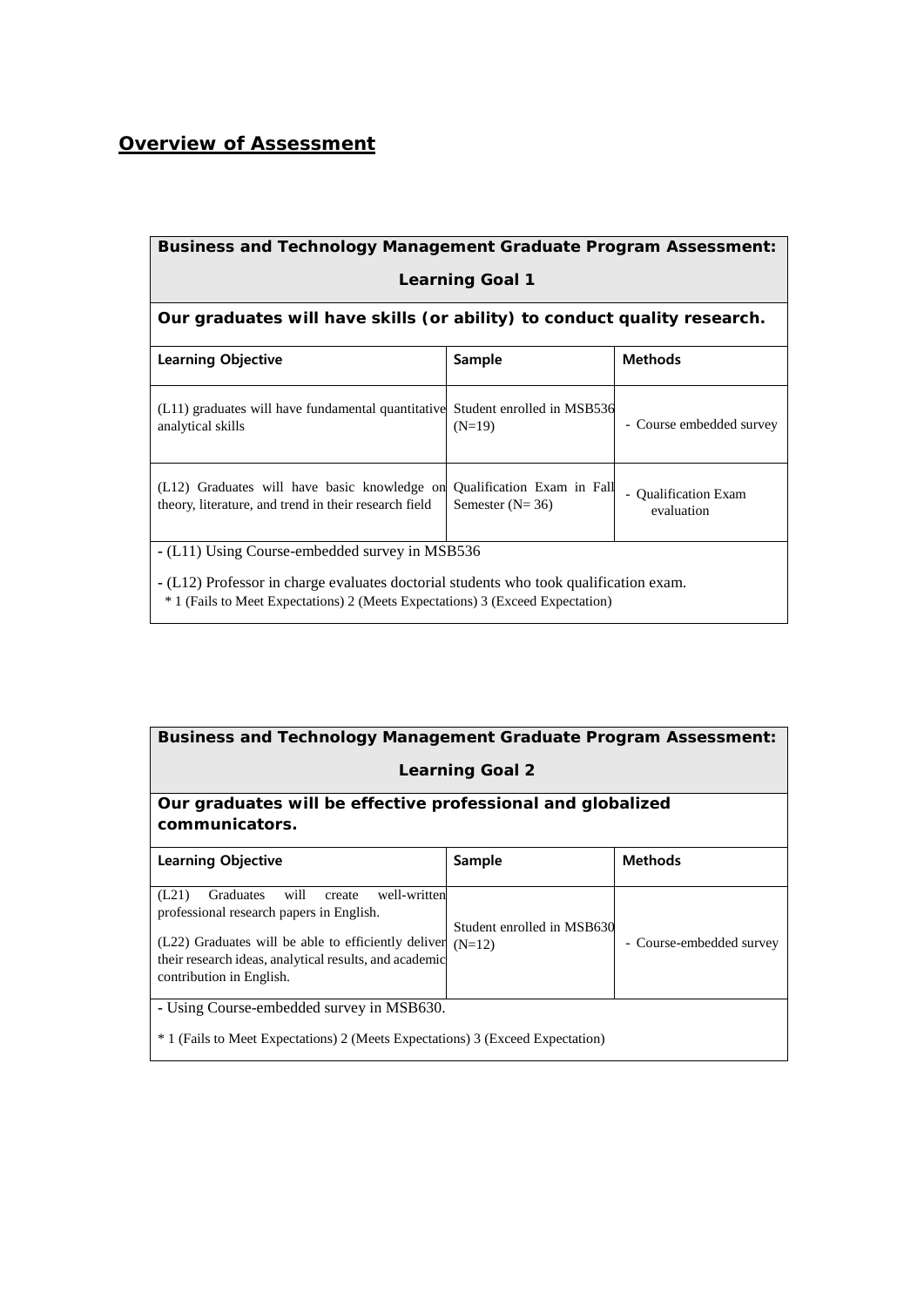| <b>Business and Technology Management Graduate Program Assessment:</b>                                                                                                                                                                                                                 |                                                      |                         |  |  |  |  |  |  |
|----------------------------------------------------------------------------------------------------------------------------------------------------------------------------------------------------------------------------------------------------------------------------------------|------------------------------------------------------|-------------------------|--|--|--|--|--|--|
| <b>Learning Goal 3</b>                                                                                                                                                                                                                                                                 |                                                      |                         |  |  |  |  |  |  |
| Our graduates will be creative academic researchers.                                                                                                                                                                                                                                   |                                                      |                         |  |  |  |  |  |  |
| Sample<br><b>Methods</b><br>Learning Objective                                                                                                                                                                                                                                         |                                                      |                         |  |  |  |  |  |  |
| 1. Graduates will be able to identify<br>the gap in the literature, and develop<br>new research idea about their research<br>field. $(L31)$<br>2. Graduates will be able to analyze<br>research ideas<br>the<br>using<br>new<br>qualitative or quantitative analytical<br>skills (L32) | Defense of Dissertation in<br>Fall Semester $(N=18)$ | Dissertation evaluation |  |  |  |  |  |  |
| - Uses dissertation evaluation in defenses of dissertation<br><sup>*</sup> 1 (Fails to Meet Expectations) 2 (Meets Expectations) 3 (Exceed Expectation)                                                                                                                                |                                                      |                         |  |  |  |  |  |  |

| <b>Business and Technology Management Graduate Program Assessment:</b>                                                                                                                                                       |  |  |  |  |  |  |  |  |
|------------------------------------------------------------------------------------------------------------------------------------------------------------------------------------------------------------------------------|--|--|--|--|--|--|--|--|
| <b>Learning Goal 4</b>                                                                                                                                                                                                       |  |  |  |  |  |  |  |  |
| Our graduates will integrate business and technology management.                                                                                                                                                             |  |  |  |  |  |  |  |  |
| <b>Methods</b><br><b>Learning Objective</b><br>Sample                                                                                                                                                                        |  |  |  |  |  |  |  |  |
| (L41) Graduates will be able to integrate<br>Student<br>enrolled in MSB501<br>the analytical subjects between business<br>Course-embedded survey<br>$\overline{\phantom{a}}$<br>$(N=32)$<br>and technology management areas. |  |  |  |  |  |  |  |  |
| - Using Course-embedded survey in MSB510<br><sup>*</sup> 1 (Fails to Meet Expectations) 2 (Meets Expectations) 3 (Exceed Expectation)                                                                                        |  |  |  |  |  |  |  |  |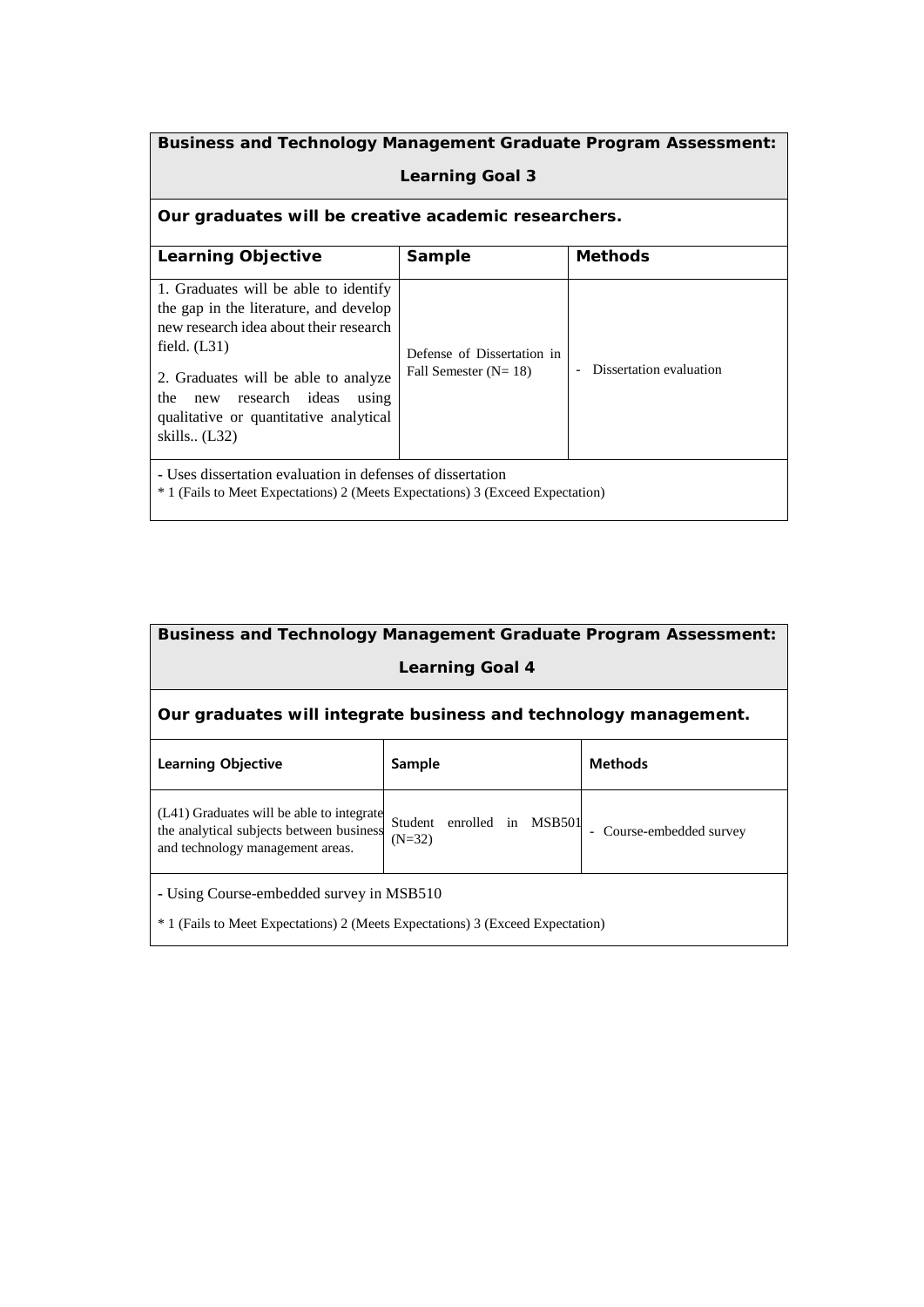# *Data Analysis and Results*

| <b>Assessment Learning Goal 1: MSB536 Marketing Management</b> |                         |                                                                      |                |                |                  |  |  |  |  |
|----------------------------------------------------------------|-------------------------|----------------------------------------------------------------------|----------------|----------------|------------------|--|--|--|--|
| Using course-embedded survey                                   |                         |                                                                      |                |                |                  |  |  |  |  |
|                                                                | L11                     |                                                                      |                |                |                  |  |  |  |  |
| Student number                                                 | $\mathbf{1}$            | $\mathfrak{Z}$<br>$\overline{2}$<br>$\mathfrak{S}$<br>$\overline{4}$ |                |                |                  |  |  |  |  |
| $\mathbf{1}$                                                   | $\overline{2}$          | $\overline{2}$                                                       | $\overline{3}$ | $\overline{2}$ | $\overline{3}$   |  |  |  |  |
| $\overline{2}$                                                 | 1                       | $\overline{2}$                                                       | $\mathbf{1}$   | $\overline{2}$ | $\overline{2}$   |  |  |  |  |
| $\overline{3}$                                                 | $\mathbf 1$             | $\overline{2}$                                                       | $\overline{c}$ | $\overline{3}$ | $\overline{3}$   |  |  |  |  |
| $\overline{4}$                                                 | 3                       | $\overline{3}$                                                       | $\overline{2}$ | $\overline{2}$ | $\overline{2}$   |  |  |  |  |
| $\overline{5}$                                                 | $\overline{2}$          | $\overline{2}$                                                       | $\overline{2}$ | $\overline{2}$ | $\overline{2}$   |  |  |  |  |
| 6                                                              | $\overline{3}$          | $\overline{2}$                                                       | 3              | 3              | 3                |  |  |  |  |
| $\overline{7}$                                                 | $\overline{2}$          | $\overline{3}$                                                       | $\overline{2}$ | $\overline{2}$ | $\overline{3}$   |  |  |  |  |
| 8                                                              | $\overline{2}$          | $\overline{2}$                                                       | $\overline{2}$ | $\overline{2}$ | $\overline{2}$   |  |  |  |  |
| 9                                                              | $\overline{2}$          | $\overline{2}$                                                       | $\overline{3}$ | $\overline{2}$ | $\overline{2}$   |  |  |  |  |
| 10                                                             | $\mathbf{1}$            | $\overline{2}$                                                       | $\mathbf{1}$   | $\overline{2}$ | $\overline{2}$   |  |  |  |  |
| 11                                                             | $\overline{c}$          | $\overline{2}$                                                       | $\overline{c}$ | $\overline{2}$ | $\overline{2}$   |  |  |  |  |
| 12                                                             | $\overline{3}$          | $\overline{2}$                                                       | $\overline{2}$ | $\overline{3}$ | $\overline{3}$   |  |  |  |  |
| 13                                                             | $\overline{2}$          | $\overline{2}$                                                       | $\overline{2}$ | $\overline{2}$ | $\overline{2}$   |  |  |  |  |
| 14                                                             | $\overline{2}$          | $\overline{3}$                                                       | $\overline{3}$ | $\overline{2}$ | $\overline{3}$   |  |  |  |  |
| 15                                                             | $\overline{2}$          | $\overline{2}$                                                       | $\overline{2}$ | $\overline{2}$ | $\overline{2}$   |  |  |  |  |
| 16                                                             | $\overline{3}$          | $\overline{3}$                                                       | $\overline{3}$ | $\overline{3}$ | $\overline{3}$   |  |  |  |  |
| 17                                                             | $\mathbf 1$             | $\overline{2}$                                                       | $\overline{2}$ | $\overline{3}$ | $\overline{2}$   |  |  |  |  |
| 18                                                             | $\overline{2}$          | $\overline{2}$                                                       | $\overline{2}$ | $\overline{2}$ | $\overline{3}$   |  |  |  |  |
| 19                                                             | $\overline{2}$          | $\overline{2}$                                                       | $\overline{3}$ | $\overline{3}$ | $\overline{3}$   |  |  |  |  |
| 3 point total                                                  | $\overline{\mathbf{4}}$ | $\overline{4}$                                                       | 6              | 6              | 9                |  |  |  |  |
| $\overline{2}$ point total                                     | 11                      | 15                                                                   | 11             | 13             | 10               |  |  |  |  |
| 1 point total                                                  | 4                       | $\boldsymbol{0}$                                                     | $\overline{2}$ | $\mathbf{0}$   | $\boldsymbol{0}$ |  |  |  |  |
| Mean                                                           | 2.00                    | 2.21                                                                 | 2.21           | 2.32           | 2.47             |  |  |  |  |
| Overall Mean                                                   |                         |                                                                      | 2.24           |                |                  |  |  |  |  |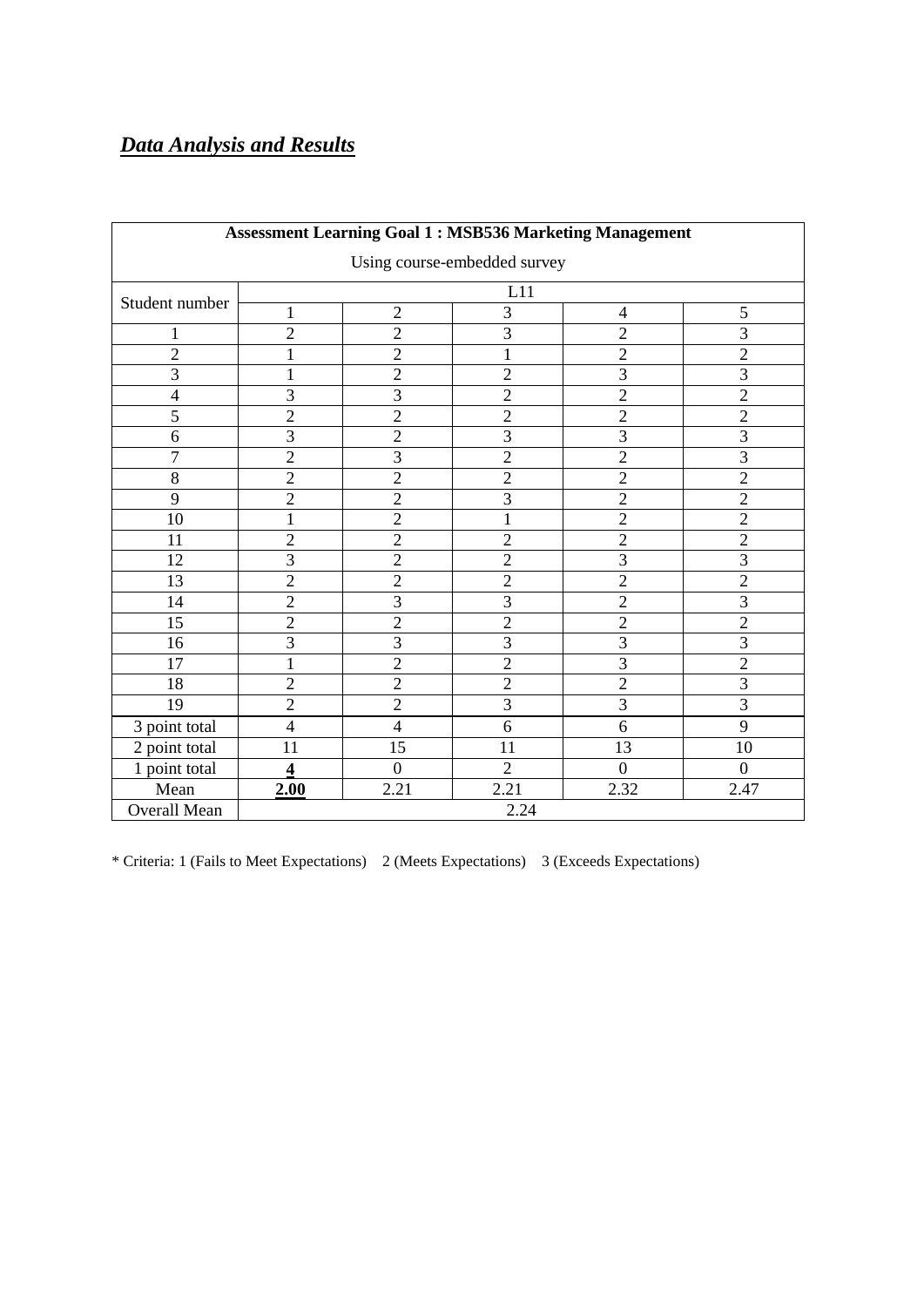|                            |                         | <b>Assessment Learning Goal 1 : Qualification Exam</b> |                   |                |  |  |  |  |  |  |
|----------------------------|-------------------------|--------------------------------------------------------|-------------------|----------------|--|--|--|--|--|--|
|                            |                         | Professor in charge evaluates the doctorial students   |                   |                |  |  |  |  |  |  |
|                            | L12                     |                                                        |                   |                |  |  |  |  |  |  |
| Student number             | $\mathbf{1}$            | $\mathbf{2}$                                           | $\mathfrak{Z}$    | 4              |  |  |  |  |  |  |
| 1                          | $\mathfrak{Z}$          | $\overline{2}$                                         | $\overline{3}$    | 3              |  |  |  |  |  |  |
| $\overline{2}$             | $\overline{3}$          | $\overline{2}$                                         | 3                 | $\overline{3}$ |  |  |  |  |  |  |
| 3                          | $\overline{2}$          | $\mathfrak{2}$                                         | $\overline{c}$    | $\overline{2}$ |  |  |  |  |  |  |
| $\overline{4}$             | 3                       | 3                                                      | 3                 | 3              |  |  |  |  |  |  |
| 5                          | $\overline{3}$          | $\overline{2}$                                         | $\overline{3}$    | $\overline{3}$ |  |  |  |  |  |  |
| $\sqrt{6}$                 | $\overline{3}$          | 3                                                      | $\overline{3}$    | $\overline{3}$ |  |  |  |  |  |  |
| 7                          | $\overline{c}$          | 3                                                      | $\overline{3}$    | $\overline{2}$ |  |  |  |  |  |  |
| 8                          | $\mathfrak{Z}$          | 3                                                      | $\overline{2}$    | $\mathfrak{Z}$ |  |  |  |  |  |  |
| 9                          | 3                       | 3                                                      | 3                 | $\overline{2}$ |  |  |  |  |  |  |
| 10                         | $\overline{2}$          | 3                                                      | $\overline{3}$    | $\overline{2}$ |  |  |  |  |  |  |
| 11                         | $\overline{c}$          | 3                                                      | $\overline{3}$    | $\overline{2}$ |  |  |  |  |  |  |
| 12                         | $\overline{c}$          | 3                                                      | $\mathfrak{Z}$    | $\overline{2}$ |  |  |  |  |  |  |
| 13                         | $\overline{2}$          | $\overline{2}$                                         | $\overline{3}$    | $\overline{2}$ |  |  |  |  |  |  |
| 14                         | $\overline{2}$          | $\overline{2}$                                         | $\overline{2}$    | $\overline{2}$ |  |  |  |  |  |  |
| $\overline{15}$            | 3                       | $\overline{c}$                                         | $\overline{c}$    | $\overline{c}$ |  |  |  |  |  |  |
| 16                         | $\overline{2}$          | $\sqrt{2}$                                             | $\overline{c}$    | $\overline{c}$ |  |  |  |  |  |  |
| 17                         | $\overline{c}$          | $\overline{2}$                                         | $\overline{c}$    | 3              |  |  |  |  |  |  |
| 18                         | $\mathbf{1}$            | $\overline{2}$                                         | $\mathbf{1}$      | $\overline{2}$ |  |  |  |  |  |  |
| 19                         | $\overline{2}$          | $\overline{2}$                                         | $\mathfrak{2}$    | $\overline{2}$ |  |  |  |  |  |  |
| 20                         | $\overline{c}$          | $\overline{2}$                                         | $\overline{3}$    | $\overline{2}$ |  |  |  |  |  |  |
| 21                         | $\overline{2}$          | $\overline{2}$                                         | $\overline{3}$    | $\overline{2}$ |  |  |  |  |  |  |
| 22                         | $\overline{c}$          | $\overline{2}$                                         | $\overline{2}$    | 1              |  |  |  |  |  |  |
| 23                         | $\overline{2}$          | $\overline{2}$                                         | $\overline{c}$    | 1              |  |  |  |  |  |  |
| 24                         | $\mathbf{1}$            | 1                                                      | $\overline{2}$    | 1              |  |  |  |  |  |  |
| 25                         | 3                       | 3                                                      | $\overline{2}$    | 3              |  |  |  |  |  |  |
| 26                         | $\overline{c}$          | $\overline{2}$                                         | $\overline{c}$    | 3              |  |  |  |  |  |  |
| 27                         | $\overline{c}$          | 3                                                      | $\overline{c}$    | $\overline{3}$ |  |  |  |  |  |  |
| 28                         | 3                       | $\overline{2}$                                         | $\overline{c}$    | 3              |  |  |  |  |  |  |
| 29                         | $\overline{2}$          | 3                                                      | 3                 | 3              |  |  |  |  |  |  |
| 30                         | $\boldsymbol{2}$        | $\mathfrak{Z}$                                         | $\boldsymbol{2}$  | $\overline{c}$ |  |  |  |  |  |  |
| $\overline{31}$            | $\overline{2}$          | $\overline{3}$                                         | $\overline{2}$    | $\overline{3}$ |  |  |  |  |  |  |
| $\overline{32}$            | $\overline{2}$          | $\overline{3}$                                         | $\frac{2}{2}$     | $\overline{2}$ |  |  |  |  |  |  |
| $\overline{33}$            | $\overline{2}$          | $\overline{2}$                                         |                   | $\overline{2}$ |  |  |  |  |  |  |
| 34                         | $\overline{\mathbf{3}}$ | $\overline{3}$                                         | $\overline{3}$    | $\overline{2}$ |  |  |  |  |  |  |
| $\overline{35}$            | $\overline{3}$          | $\overline{2}$                                         | $\overline{3}$    | $\overline{2}$ |  |  |  |  |  |  |
| $\overline{36}$            | $\overline{3}$          | $\overline{2}$                                         | $\overline{3}$    | $\overline{2}$ |  |  |  |  |  |  |
| $\overline{3}$ point total | 13                      | 15                                                     | 17                | 13             |  |  |  |  |  |  |
| 2 point total              | 21                      | 20                                                     | 18                | 20             |  |  |  |  |  |  |
| 1 point total              | $\overline{2}$          | $\mathbf{1}$                                           | $\mathbf{1}$      | $\overline{3}$ |  |  |  |  |  |  |
| Mean                       | 2.31                    | 2.39                                                   | $\overline{2.44}$ | 2.28           |  |  |  |  |  |  |
| Overall Mean               | 2.35                    |                                                        |                   |                |  |  |  |  |  |  |

÷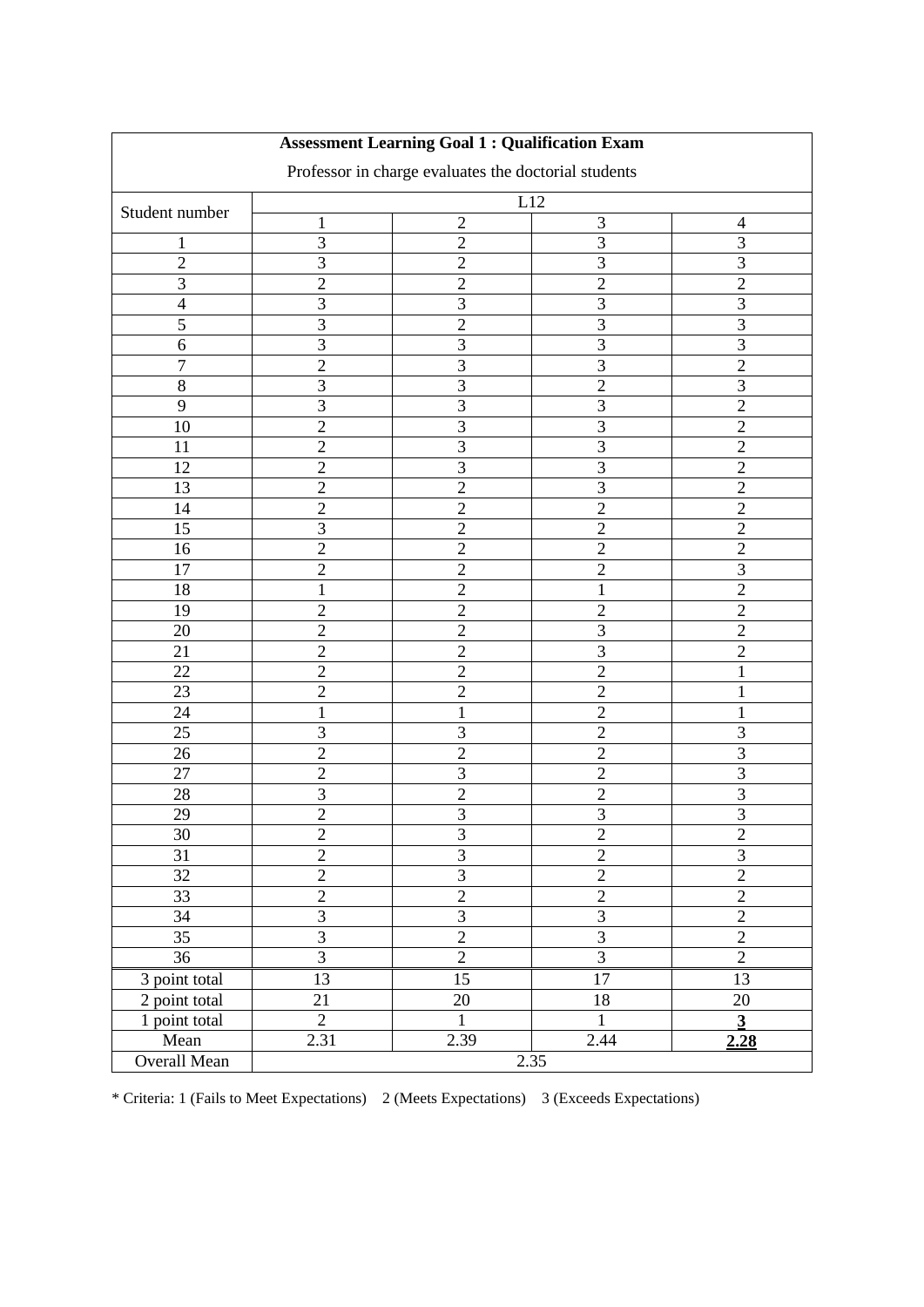| <b>Assessment Learning Goal 2: MSB630 Managerial Accounting</b> |                  |                          |                |                |                |                |                  |                  |                |                |                  |
|-----------------------------------------------------------------|------------------|--------------------------|----------------|----------------|----------------|----------------|------------------|------------------|----------------|----------------|------------------|
| Using course-embedded survey                                    |                  |                          |                |                |                |                |                  |                  |                |                |                  |
| Student                                                         |                  |                          |                | L21            |                |                |                  |                  | L22            |                |                  |
| Number                                                          | $\mathbf{1}$     | $\overline{2}$           | 3              | $\overline{4}$ | 5              | 6              | $\mathbf{1}$     | $\overline{2}$   | 3              | $\overline{4}$ | 5                |
| 1                                                               | 3                | $\overline{2}$           | $\mathbf{1}$   | $\overline{2}$ | $\overline{2}$ | 3              | $\overline{2}$   | 3                | $\mathbf{1}$   | 1              | $\overline{2}$   |
| $\sqrt{2}$                                                      | $\overline{2}$   | 3                        | 3              | $\overline{2}$ | 3              | 3              | 3                | $\overline{2}$   | 3              | 3              | $\overline{2}$   |
| 3                                                               | $\overline{2}$   | $\overline{2}$           | $\overline{2}$ | $\overline{2}$ | $\overline{2}$ | 3              | 3                | $\overline{2}$   | 3              | $\overline{3}$ | $\overline{3}$   |
| $\overline{4}$                                                  | $\overline{2}$   | 3                        | $\overline{2}$ | 3              | 3              | 3              | 3                | $\overline{2}$   | 3              | 3              | 3                |
| 5                                                               | 3                | $\overline{2}$           | 3              | $\overline{2}$ | $\overline{2}$ | 3              | 3                | 3                | $\overline{2}$ | $\overline{3}$ | $\overline{3}$   |
| 6                                                               | 3                | $\overline{2}$           | 3              | $\overline{2}$ | $\overline{2}$ | 3              | $\overline{2}$   | $\overline{2}$   | $\overline{2}$ | $\overline{2}$ | $\overline{2}$   |
| $\overline{7}$                                                  | 3                | 3                        | $\overline{2}$ | $\overline{3}$ | 3              | $\overline{2}$ | 3                | $\overline{2}$   | $\overline{2}$ | $\overline{2}$ | $\overline{2}$   |
| 8                                                               | 3                | 3                        | $\overline{2}$ | $\overline{2}$ | $\overline{2}$ | 3              | 3                | $\overline{2}$   | $\overline{3}$ | $\overline{2}$ | 3                |
| 9                                                               | 3                | 3                        | 3              | $\overline{3}$ | 3              | 3              | 3                | 3                | $\overline{3}$ | 3              | 3                |
| 10                                                              | 3                | 3                        | 3              | 3              | 3              | 3              | 3                | 3                | 3              | 3              | 3                |
| 11                                                              | 3                | 3                        | 3              | 3              | 3              | 3              | 3                | 3                | $\overline{2}$ | 3              | $\overline{2}$   |
| 12                                                              | 3                | 3                        | 3              | 3              | 3              | 3              | 3                | $\overline{2}$   | 3              | $\overline{2}$ | 3                |
| 3 point total                                                   | 9                | 8                        | $\overline{7}$ | 6              | $\overline{7}$ | 11             | 10               | 5                | $\overline{7}$ | $\overline{7}$ | $\overline{7}$   |
| 2 point total                                                   | 3                | $\overline{\mathcal{L}}$ | $\overline{4}$ | 6              | 5              | $\mathbf{1}$   | $\overline{2}$   | $\overline{7}$   | $\overline{4}$ | $\overline{4}$ | 5                |
| 1 point total                                                   | $\boldsymbol{0}$ | $\boldsymbol{0}$         | 1              | $\overline{0}$ | $\Omega$       | $\overline{0}$ | $\boldsymbol{0}$ | $\boldsymbol{0}$ | $\mathbf{1}$   | 1              | $\boldsymbol{0}$ |
| Mean                                                            | 2.75             | 2.67                     | 2.50           | 2.50           | 2.58           | 2.92           | 2.83             | 2.42             | 2.50           | 2.50           | 2.58             |
| Overall<br>Mean                                                 | 2.65             |                          |                |                |                |                |                  | 2.57             |                |                |                  |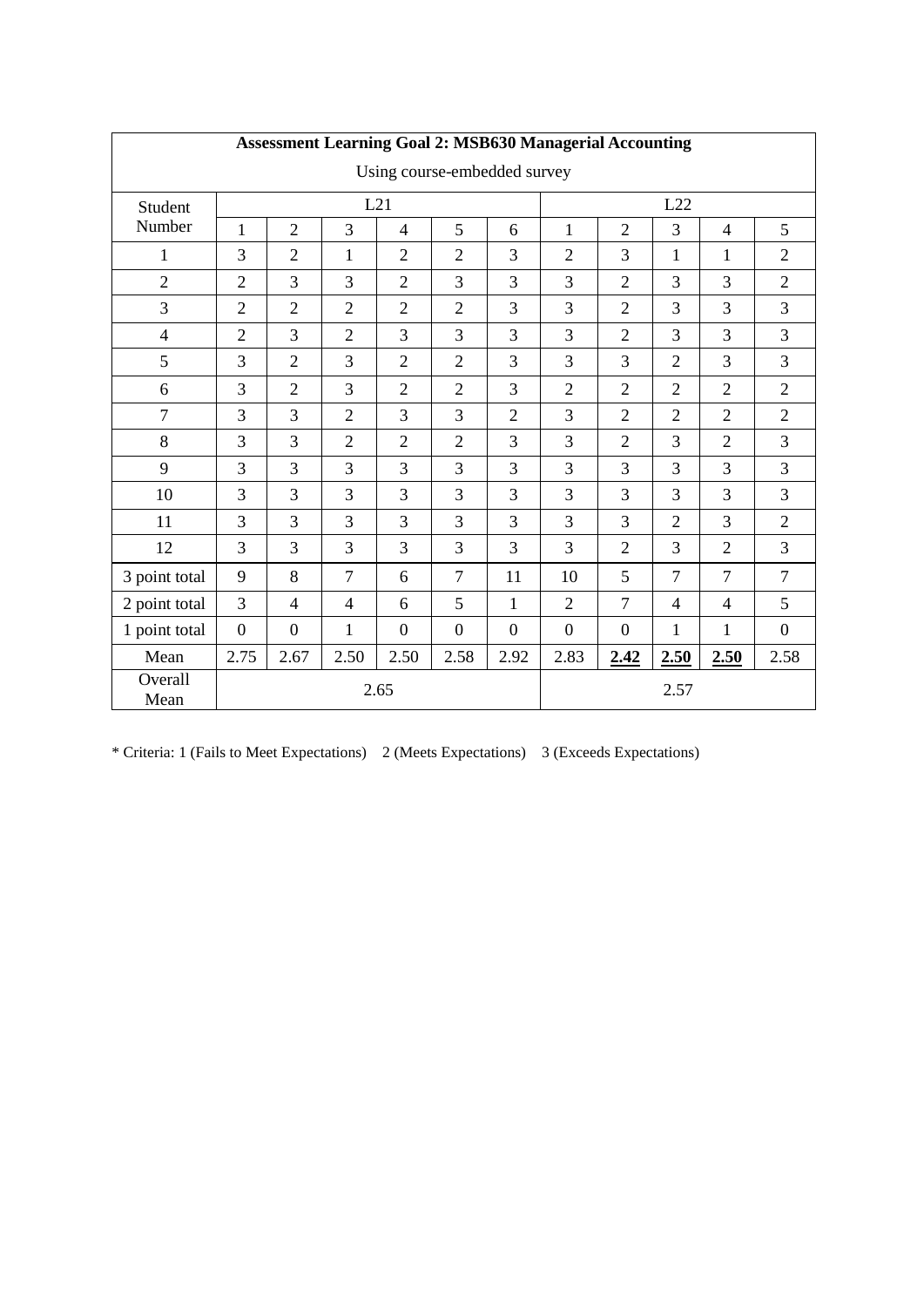| <b>Assessment Learning Goal 3: Dissertation Evaluation</b> |                |                |                  |                |                                                             |                  |                  |                |                  |                  |
|------------------------------------------------------------|----------------|----------------|------------------|----------------|-------------------------------------------------------------|------------------|------------------|----------------|------------------|------------------|
|                                                            |                |                |                  |                | Committee member evaluates the master or doctorial students |                  |                  |                |                  |                  |
| Student                                                    |                |                | L31              |                |                                                             |                  | L32              |                |                  |                  |
| Number                                                     | $\mathbf{1}$   | $\overline{2}$ | 3                | $\overline{4}$ | 5                                                           | $\mathbf{1}$     | $\overline{2}$   | 3              | $\overline{4}$   | 5                |
| $\mathbf{1}$                                               | $\overline{3}$ | 3              | 3                | $\overline{2}$ | $\overline{2}$                                              | $\overline{2}$   | $\overline{3}$   | $\overline{2}$ | 3                | $\overline{2}$   |
| $\sqrt{2}$                                                 | 3              | 3              | 3                | $\overline{2}$ | 3                                                           | 3                | $\overline{2}$   | $\overline{2}$ | $\overline{3}$   | 3                |
| $\overline{3}$                                             | 3              | $\overline{2}$ | 3                | 3              | 3                                                           | $\overline{2}$   | $\overline{2}$   | $\overline{2}$ | 3                | $\overline{3}$   |
| $\overline{4}$                                             | 3              | $\overline{3}$ | $\overline{2}$   | $\overline{2}$ | 3                                                           | $\sqrt{2}$       | $\overline{3}$   | $\overline{2}$ | $\overline{3}$   | $\overline{3}$   |
| 5                                                          | 3              | 3              | $\overline{3}$   | 3              | 3                                                           | 3                | $\overline{3}$   | $\overline{3}$ | $\overline{3}$   | $\overline{2}$   |
| 6                                                          | $\overline{2}$ | $\overline{3}$ | $\overline{3}$   | $\overline{2}$ | 3                                                           | $\overline{2}$   | $\overline{3}$   | $\overline{3}$ | $\overline{2}$   | $\overline{3}$   |
| $\boldsymbol{7}$                                           | 3              | 3              | $\overline{2}$   | $\overline{2}$ | 3                                                           | 3                | $\overline{2}$   | 3              | 3                | $\overline{2}$   |
| 8                                                          | $\overline{2}$ | $\overline{3}$ | $\overline{3}$   | $\overline{2}$ | 3                                                           | $\overline{2}$   | 3                | $\overline{2}$ | $\overline{2}$   | $\overline{2}$   |
| 9                                                          | $\overline{2}$ | $\overline{3}$ | $\overline{2}$   | $\overline{2}$ | $\overline{2}$                                              | $\overline{2}$   | $\overline{3}$   | $\overline{2}$ | $\overline{2}$   | $\overline{2}$   |
| 10                                                         | $\overline{2}$ | $\overline{3}$ | 3                | $\overline{2}$ | 3                                                           | 3                | $\overline{3}$   | $\overline{2}$ | $\overline{2}$   | $\overline{2}$   |
| 11                                                         | $\overline{2}$ | $\overline{2}$ | $\overline{2}$   | 3              | 3                                                           | $\overline{2}$   | $\overline{2}$   | $\overline{2}$ | $\overline{2}$   | $\overline{2}$   |
| 12                                                         | 3              | 3              | 3                | 3              | 3                                                           | 3                | $\overline{2}$   | 3              | 3                | 3                |
| 13                                                         | $\overline{2}$ | $\overline{2}$ | $\overline{2}$   | $\overline{3}$ | $\overline{2}$                                              | $\mathfrak{2}$   | $\overline{2}$   | $\overline{3}$ | $\overline{2}$   | $\overline{2}$   |
| 14                                                         | $\overline{2}$ | 3              | $\overline{2}$   | $\overline{2}$ | 3                                                           | $\overline{2}$   | $\overline{2}$   | $\overline{3}$ | $\overline{2}$   | $\overline{2}$   |
| 15                                                         | 3              | $\overline{2}$ | $\overline{3}$   | 3              | $\overline{2}$                                              | 3                | $\overline{3}$   | $\overline{2}$ | 3                | $\overline{2}$   |
| 16                                                         | $\overline{3}$ | 3              | $\overline{2}$   | $\overline{2}$ | $\overline{2}$                                              | 3                | 3                | $\overline{2}$ | $\overline{3}$   | $\overline{2}$   |
| 17                                                         | 3              | 3              | $\overline{3}$   | $\overline{2}$ | $\overline{2}$                                              | 3                | $\overline{3}$   | $\overline{3}$ | $\overline{2}$   | $\overline{2}$   |
| 18                                                         | 3              | $\overline{2}$ | 3                | 3              | $\overline{2}$                                              | 3                | $\overline{2}$   | 3              | $\overline{3}$   | $\overline{2}$   |
| 3 point total                                              | 11             | 13             | 11               | $\overline{7}$ | 11                                                          | 9                | 10               | 8              | 10               | 5                |
| 2 point total                                              | $\overline{7}$ | 5              | $\overline{7}$   | 11             | $\overline{7}$                                              | 9                | $\,8\,$          | 10             | 8                | 13               |
| 1 point total                                              | $\overline{0}$ | $\overline{0}$ | $\boldsymbol{0}$ | $\overline{0}$ | $\boldsymbol{0}$                                            | $\boldsymbol{0}$ | $\boldsymbol{0}$ | $\overline{0}$ | $\boldsymbol{0}$ | $\boldsymbol{0}$ |
| Mean                                                       | 2.61           | 2.72           | 2.61             | 2.39           | 2.61                                                        | 2.50             | 2.56             | 2.44           | 2.56             | 2.28             |
| Overall Mean                                               |                | 2.59           |                  |                |                                                             |                  | 2.47             |                |                  |                  |

## **Assessment Learning Goal 3: Dissertation Evaluation**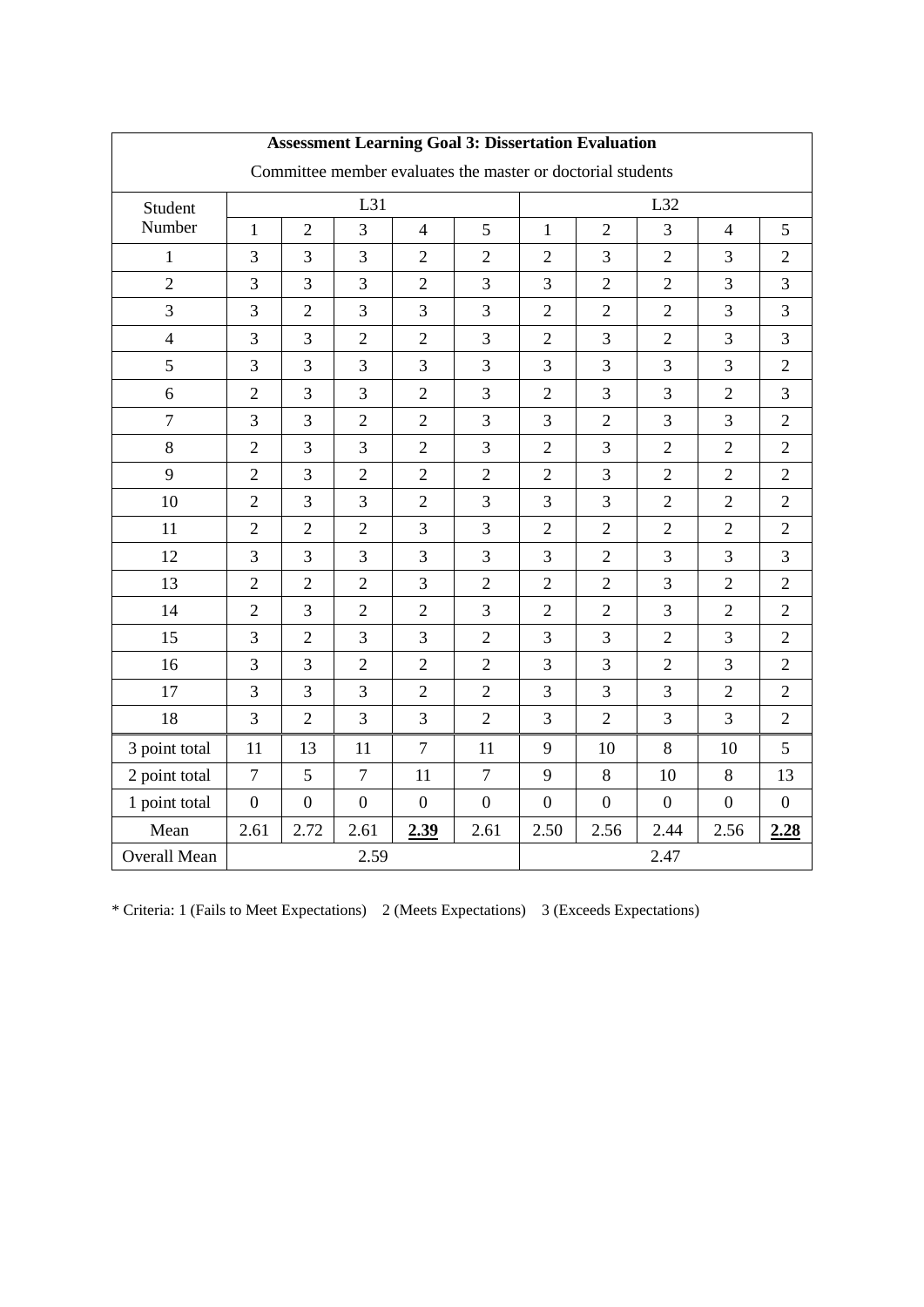| <b>Assessment Learning Goal 4: MSB510 Innovation Management and Strategy</b> |                  |                |                         |                |  |  |  |  |  |
|------------------------------------------------------------------------------|------------------|----------------|-------------------------|----------------|--|--|--|--|--|
| Using course-embedded survey                                                 |                  |                |                         |                |  |  |  |  |  |
| L41                                                                          |                  |                |                         |                |  |  |  |  |  |
| Student number                                                               | $\mathbf{1}$     | $\sqrt{2}$     | 3                       | $\overline{4}$ |  |  |  |  |  |
| 1                                                                            | $\overline{2}$   | $\sqrt{2}$     | $\sqrt{2}$              | $\mathbf{2}$   |  |  |  |  |  |
| $\overline{2}$                                                               | 3                | 3              | $\overline{3}$          | $\overline{3}$ |  |  |  |  |  |
| 3                                                                            | $\overline{2}$   | $\mathbf{2}$   | $\overline{c}$          | $\sqrt{2}$     |  |  |  |  |  |
| $\overline{4}$                                                               | $\overline{c}$   | 3              | $\overline{3}$          | $\overline{2}$ |  |  |  |  |  |
| $\overline{5}$                                                               | $\overline{2}$   | $\overline{3}$ | $\overline{3}$          | $\overline{2}$ |  |  |  |  |  |
| 6                                                                            | $\overline{3}$   | $\overline{3}$ | $\overline{2}$          | $\overline{2}$ |  |  |  |  |  |
| $\overline{7}$                                                               | $\overline{2}$   | $\overline{3}$ | $\overline{2}$          | $\overline{2}$ |  |  |  |  |  |
| 8                                                                            | 3                | 3              | 3                       | $\mathfrak{Z}$ |  |  |  |  |  |
| 9                                                                            | 3                | 3              | $\overline{3}$          | $\overline{3}$ |  |  |  |  |  |
| 10                                                                           | 3                | $\overline{3}$ | $\overline{3}$          | $\overline{2}$ |  |  |  |  |  |
| 11                                                                           | $\overline{2}$   | $\overline{3}$ | $\overline{2}$          | $\overline{3}$ |  |  |  |  |  |
| 12                                                                           | $\overline{c}$   | 3              | $\overline{3}$          | $\overline{2}$ |  |  |  |  |  |
| 13                                                                           | 3                | $\overline{2}$ | $\overline{2}$          | $\overline{2}$ |  |  |  |  |  |
| 14                                                                           | $\overline{c}$   | 3              | 3                       | $\overline{2}$ |  |  |  |  |  |
| $\overline{15}$                                                              | $\overline{2}$   | $\overline{2}$ | $\overline{2}$          | $\overline{3}$ |  |  |  |  |  |
| 16                                                                           | 3                | $\overline{2}$ | $\overline{3}$          | $\mathfrak{Z}$ |  |  |  |  |  |
| 17                                                                           | $\overline{2}$   | $\overline{2}$ | $\overline{c}$          | $\overline{2}$ |  |  |  |  |  |
| 18                                                                           | $\overline{c}$   | 3              | $\overline{c}$          | 3              |  |  |  |  |  |
| 19                                                                           | 3                | 3              | 3                       | 3              |  |  |  |  |  |
| 20                                                                           | $\overline{c}$   | $\overline{3}$ | $\overline{2}$          | $\overline{2}$ |  |  |  |  |  |
| 21                                                                           | $\overline{3}$   | $\overline{3}$ | $\overline{3}$          | $\overline{3}$ |  |  |  |  |  |
| 22                                                                           | $\overline{3}$   | $\overline{3}$ | $\overline{3}$          | $\overline{3}$ |  |  |  |  |  |
| 23                                                                           | 3                | 3              | $\overline{3}$          | $\overline{2}$ |  |  |  |  |  |
| 24                                                                           | $\overline{3}$   | $\overline{3}$ | $\overline{3}$          | $\overline{3}$ |  |  |  |  |  |
| 25                                                                           | 3                | $\overline{2}$ | 3                       | 3              |  |  |  |  |  |
| 26                                                                           | 3                | $\overline{2}$ | $\overline{2}$          | $\overline{3}$ |  |  |  |  |  |
| 27                                                                           | $\overline{3}$   | $\overline{3}$ | $\overline{3}$          | $\overline{3}$ |  |  |  |  |  |
| 28                                                                           | 3                | 3              | $\overline{3}$          | 3              |  |  |  |  |  |
| 29                                                                           | $\overline{3}$   | 3              | $\overline{3}$          | 3              |  |  |  |  |  |
| 30                                                                           | $\overline{c}$   | $\mathbf{1}$   | $\overline{\mathbf{c}}$ | $\mathbf{1}$   |  |  |  |  |  |
| $\overline{31}$                                                              | $\overline{3}$   | $\overline{3}$ | $\overline{2}$          | $\overline{2}$ |  |  |  |  |  |
| 32                                                                           | $\overline{3}$   | $\overline{2}$ | $\overline{3}$          | $\overline{3}$ |  |  |  |  |  |
| 3 point total                                                                | 19               | 22             | 19                      | 17             |  |  |  |  |  |
| 2 point total                                                                | 13               | 9              | 13                      | 14             |  |  |  |  |  |
| 1 point total                                                                | $\boldsymbol{0}$ | $\mathbf{1}$   | $\boldsymbol{0}$        | 1              |  |  |  |  |  |
| Mean                                                                         | 2.59             | 2.66           | 2.59                    | 2.50           |  |  |  |  |  |
| Overall Mean                                                                 | 2.59             |                |                         |                |  |  |  |  |  |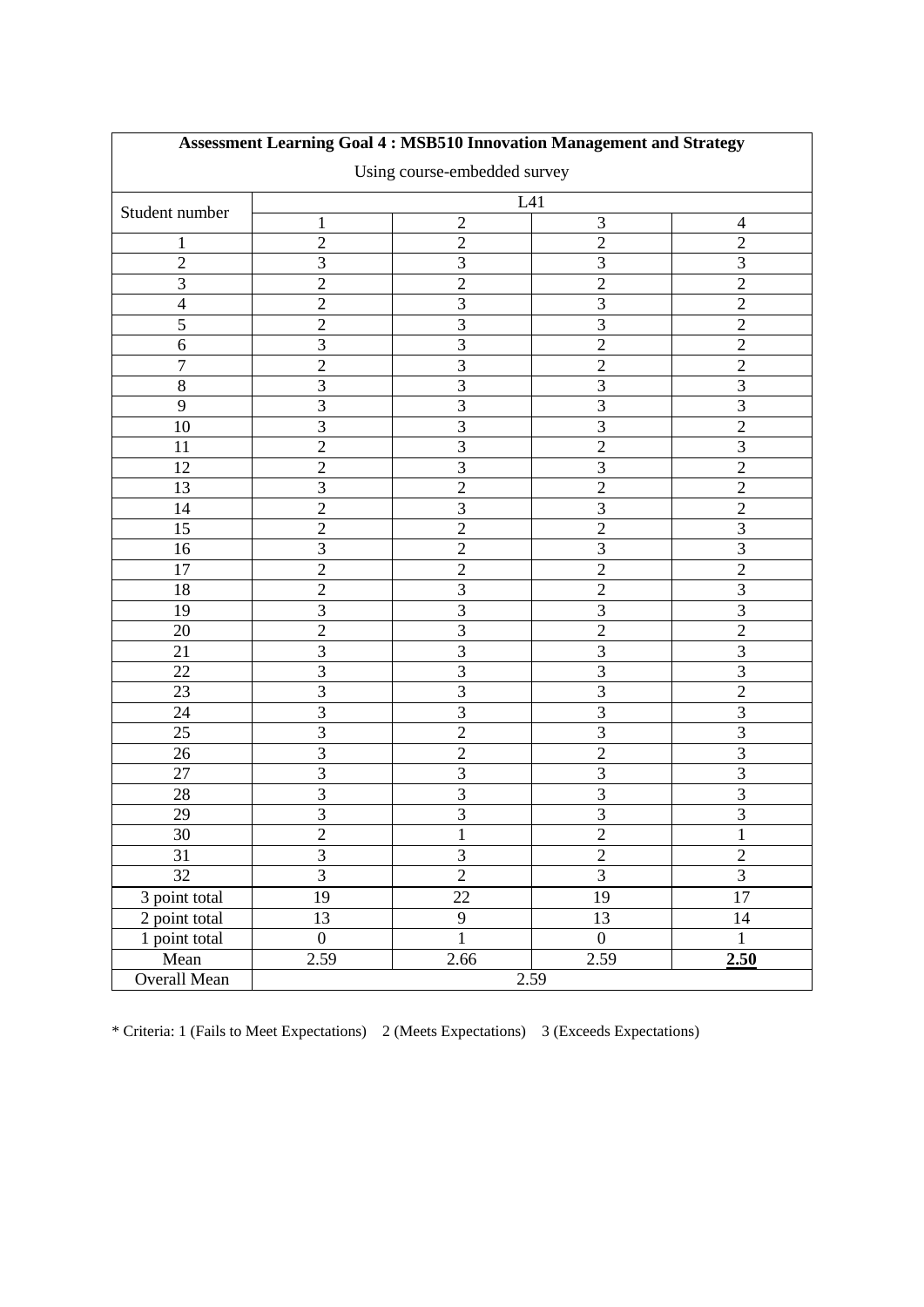### *Result Interpretation and Comments*

#### **- Learning Goal 1 – Objective 1 (L11)**

Evaluation on L11 is based on a course-embedded survey. An overall average score for L11 is 2.24 which is relatively lower than scores of other Learning Goals. The highest average score is 2.47 for 'Consistent conclusions (Trait 5)', while the lowest one is 2.00 for 'Understanding statistical theory (Trait 1).' The results show that course designs are recommended to improve the training of students in fundamental statistical theory and quantitative analytical skills for analyzing business cases.

#### **- Learning Goal 1 – Objective 2 (L12)**

An overall average score for L12 is 2.35. L12 is evaluated by professors who assessed the qualification exam. The results imply that students can have a basic knowledge on theory, literature, and trend in their research field. The average score for 'Understanding of principle of research tools (Trait 3)' is 2.44, which is the highest score among the Traits in L12. However, the average score for 'Understanding currently important issues on research area (Trait 4)' is 2.28. This results show that student need to catch up the current important issues for enhancing their basic knowledge on trend in their research field.

#### **- Learning Goal 2 – Objective 1 (L21)**

An overall average score for L21 is 2.65. The results imply that students are able to write wellwritten professional research papers in English. In particular, the average score for 'Format' is 2.92. However, the average score for 'Spelling and Grammar (Trait 3)' and 'Development of Ideas (Trait 4)' is 2.50 which is relatively lower than other Traits. The results show that there is a room to improve the training on English, and logical processes to deliver research ideas effectively.

#### **- Learning Goal 2 – Objective 2 (L22)**

An overall average score for L22 is 2.57. The results imply that students can efficiently deliver their research ideas, analytical results, and academic contribution in English. The highest average score is 2.83, which is the score for 'Logic and Organization (Trait 1).' However, the average scores for 'Quality of slides (Trait 2),' 'Voice quality, pace, and mannerism (Trait 3),' and 'Use of media/rapport with audience (Trait 4)' are lower than average score. (2.42, 2.50, 2.50, respectively). The results suggest that more training on presentation skill (delivery of research ideas to audience) is needed.